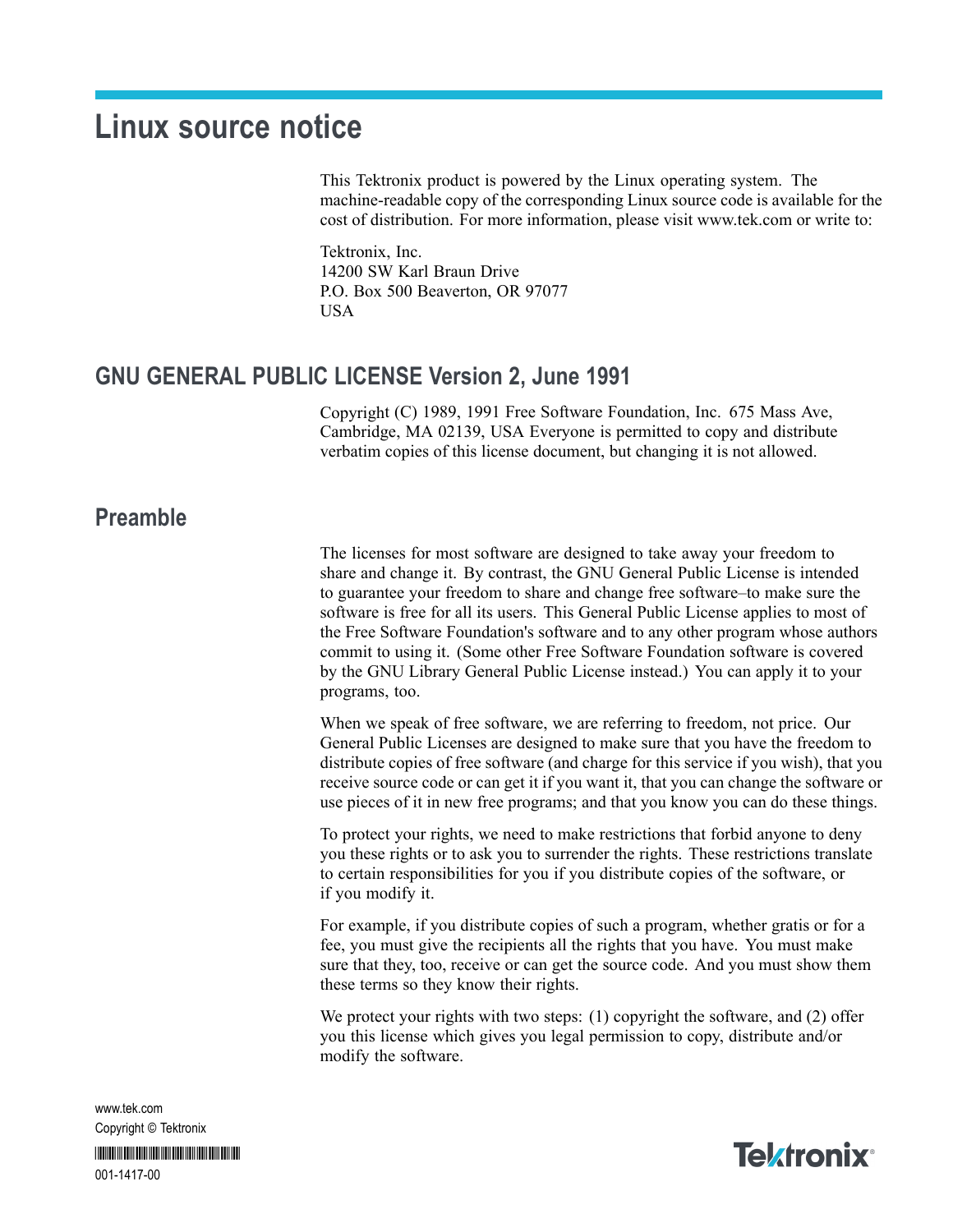Also, for each author's protection and ours, we want to make certain that everyone understands that there is no warranty for this free software. If the software is modified by someone else and passed on, we want its recipients to know that what they have is not the original, so that any problems introduced by others will not reflect on the original authors' reputations.

Finally, any free program is threatened constantly by software patents. We wish to avoid the danger that redistributors of a free program will individually obtain patent licenses, in effect making the program proprietary. To prevent this, we have made it clear that any patent must be licensed for everyone's free use or not licensed at all.

The precise terms and conditions for copying, distribution and modification follow.

## **GNU GENERAL PUBLIC LICENSE TERMS AND CONDITIONS FOR COPYING, DISTRIBUTION AND MODIFICATION**

**0.** This License applies to any program or other work which contains a notice placed by the copyright holder saying it may be distributed under the terms of this General Public License. The "Program", below, refers to any such program or work, and a "work based on the Program" means either the Program or any derivative work under copyright law: that is to say, a work containing the Program or a portion of it, either verbatim or with modifications and/or translated into another language. (Hereinafter, translation is included without limitation in the term "modification".) Each licensee is addressed as "you".

Activities other than copying, distribution and modification are not covered by this License; they are outside its scope. The act of running the Program is not restricted, and the output from the Program is covered only if its contents constitute a work based on the Program (independent of having been made by running the Program). Whether that is true depends on what the Program does.

**1.** You may copy and distribute verbatim copies of the Program's source code as you receive it, in any medium, provided that you conspicuously and appropriately publish on each copy an appropriate copyright notice and disclaimer of warranty; keep intact all the notices that refer to this License and to the absence of any warranty; and give any other recipients of the Program a copy of this License along with the Program.

You may charge a fee for the physical act of transferring a copy, and you may at your option offer warranty protection in exchange for a fee.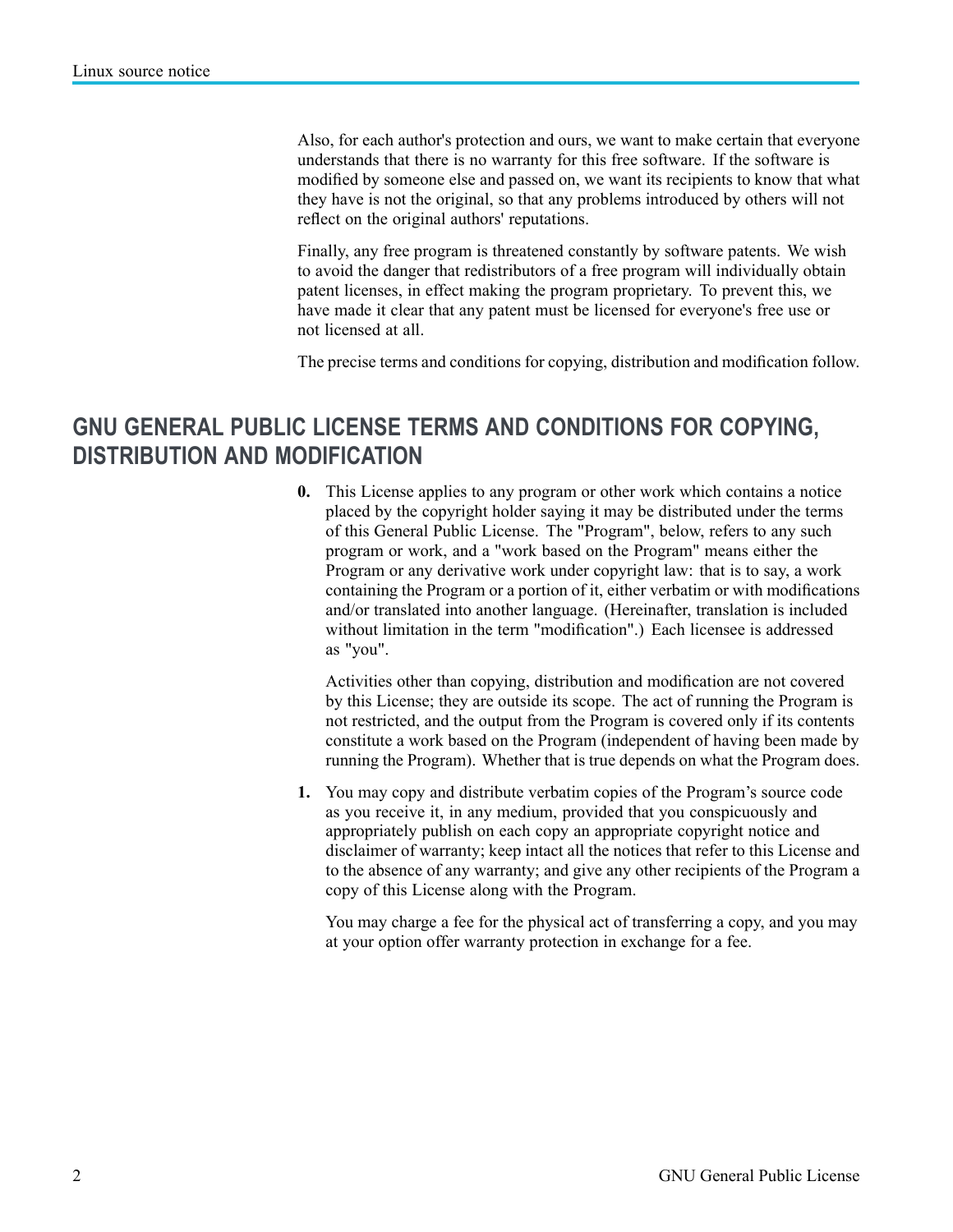- **2.** You may modify your copy or copies of the Program or any portion of it, thus forming a work based on the Program, and copy and distribute such modifications or work under the terms of Section 1 above, provided that you also meet all of these conditions:
	- **a.** You must cause the modified files to carry prominent notices stating that you changed the files and the date of any change.
	- **b.** You must cause any work that you distribute or publish, that in whole or in part contains or is derived from the Program or any part thereof, to be licensed as a whole at no charge to all third parties under the terms of this License.
	- **c.** If the modified program normally reads commands interactively when run, you must cause it, when started running for such interactive use in the most ordinary way, to print or display an announcement including an appropriate copyright notice and a notice that there is no warranty (or else, saying that you provide a warranty) and that users may redistribute the program under these conditions, and telling the user how to view a copy of this License. (Exception: if the Program itself is interactive but does not normally print such an announcement, your work based on the Program is not required to print an announcement.)

These requirements apply to the modified work as a whole. If identifiable sections of that work are not derived from the Program, and can be reasonably considered independent and separate works in themselves, then this License, and its terms, do not apply to those sections when you distribute them as separate works. But when you distribute the same sections as part of a whole which is a work based on the Program, the distribution of the whole must be on the terms of this License, whose permissions for other licensees extend to the entire whole, and thus to each and every part regardless of who wrote it. Thus, it is not the intent of this section to claim rights or contest your rights to work written entirely by you; rather, the intent is to exercise the right to control the distribution of derivative or collective works based on the Program.

In addition, mere aggregation of another work not based on the Program with the Program (or with a work based on the Program) on a volume of a storage or distribution medium does not bring the other work under the scope of this License.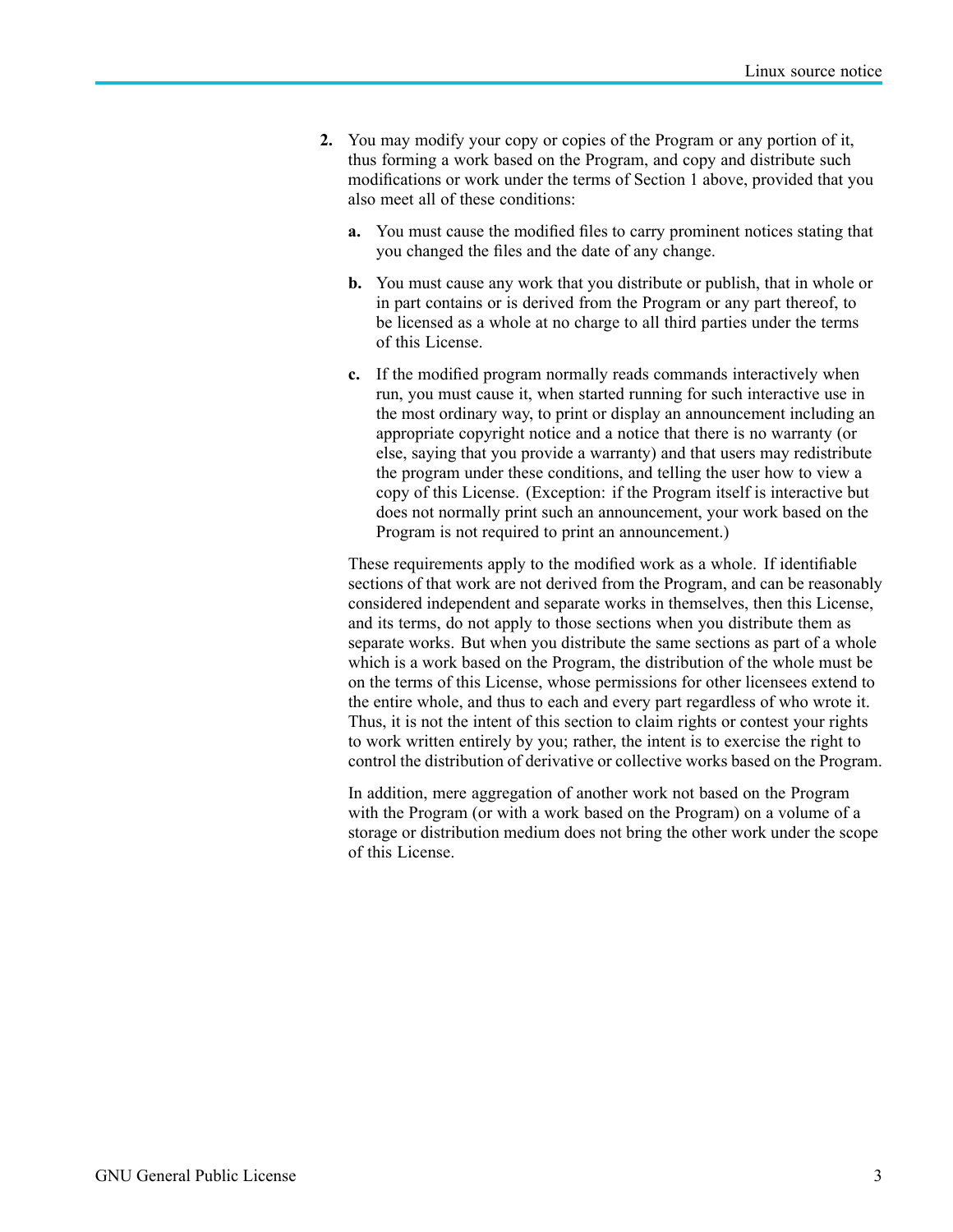- **3.** You may copy and distribute the Program (or a work based on it, under Section 2) in object code or executable form under the terms of Sections 1 and 2 above provided that you also do one of the following:
	- **a.** Accompany it with the complete corresponding machine-readable source code, which must be distributed under the terms of Sections 1 and 2 above on a medium customarily used for software interchange; or,
	- **b.** Accompany it with a written offer, valid for at least three years, to give any third party, for a charge no more than your cost of physically performing source distribution, a complete machine-readable copy of the corresponding source code, to be distributed under the terms of Sections 1 and 2 above on a medium customarily used for software interchange; or,
	- **c.** Accompany it with the information you received as to the offer to distribute corresponding source code. (This alternative is allowed only for noncommercial distribution and only if you received the program in object code or executable form with such an offer, in accord with Subsection b above.)

The source code for a work means the preferred form of the work for making modifications to it. For an executable work, complete source code means all the source code for all modules it contains, plus any associated interface definition files, plus the scripts used to control compilation and installation of the executable. However, as a special exception, the source code distributed need not include anything that is normally distributed (in either source or binary form) with the major components (compiler, kernel, and so on) of the operating system on which the executable runs, unless that component itself accompanies the executable.

If distribution of executable or object code is made by offering access to copy from a designated place, then offering equivalent access to copy the source code from the same place counts as distribution of the source code, even though third parties are not compelled to copy the source along with the object code.

- **4.** You may not copy, modify, sublicense, or distribute the Program except as expressly provided under this License. Any attempt otherwise to copy, modify, sublicense or distribute the Program is void, and will automatically terminate your rights under this License. However, parties who have received copies, or rights, from you under this License will not have their licenses terminated so long as such parties remain in full compliance.
- **5.** You are not required to accept this License, since you have not signed it. However, nothing else grants you permission to modify or distribute the Program or its derivative works. These actions are prohibited by law if you do not accept this License. Therefore, by modifying or distributing the Program (or any work based on the Program), you indicate your acceptance of this License to do so, and all its terms and conditions for copying, distributing or modifying the Program or works based on it.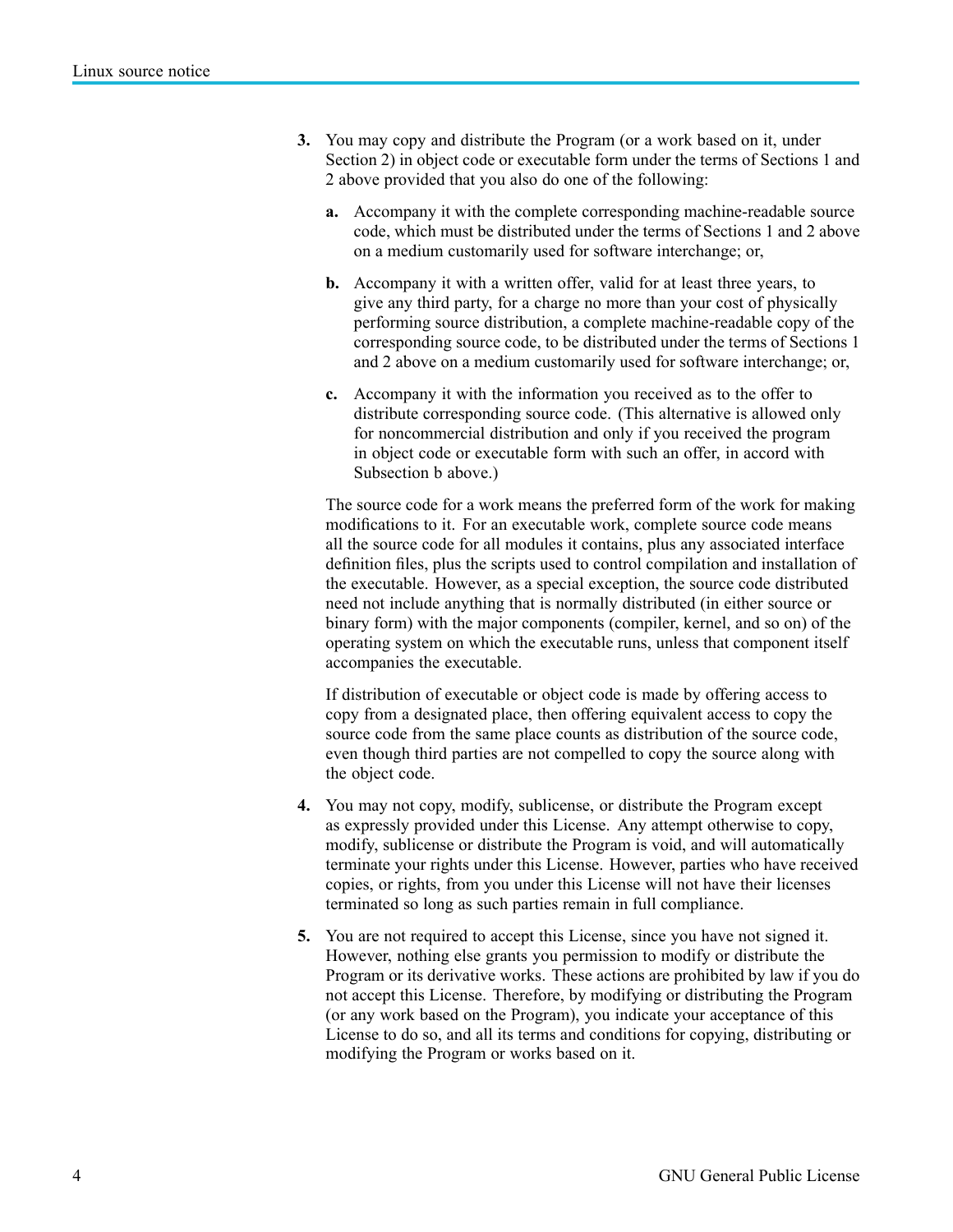- **6.** Each time you redistribute the Program (or any work based on the Program), the recipient automatically receives a license from the original licensor to copy, distribute or modify the Program subject to these terms and conditions. You may not impose any further restrictions on the recipients' exercise of the rights granted herein. You are not responsible for enforcing compliance by third parties to this License.
- **7.** If, as a consequence of a court judgment or allegation of patent infringement or for any other reason (not limited to patent issues), conditions are imposed on you (whether by court order, agreement or otherwise) that contradict the conditions of this License, they do not excuse you from the conditions of this License. If you cannot distribute so as to satisfy simultaneously your obligations under this License and any other pertinent obligations, then as a consequence you may not distribute the Program at all. For example, if a patent license would not permit royalty–free redistribution of the Program by all those who receive copies directly or indirectly through you, then the only way you could satisfy both it and this License would be to refrain entirely from distribution of the Program.

If any portion of this section is held invalid or unenforceable under any particular circumstance, the balance of the section is intended to apply and the section as a whole is intended to apply in other circumstances.

It is not the purpose of this section to induce you to infringe any patents or other property right claims or to contest validity of any such claims; this section has the sole purpose of protecting the integrity of the free software distribution system, which is implemented by public license practices. Many people have made generous contributions to the wide range of software distributed through that system in reliance on consistent application of that system; it is up to the author/donor to decide if he or she is willing to distribute software through any other system and a licensee cannot impose that choice.

This section is intended to make thoroughly clear what is believed to be a consequence of the rest of this License.

**8.** If the distribution and/or use of the Program is restricted in certain countries either by patents or by copyrighted interfaces, the original copyright holder who places the Program under this License may add an explicit geographical distribution limitation excluding those countries, so that distribution is permitted only in or among countries not thus excluded. In such case, this License incorporates the limitation as if written in the body of this License.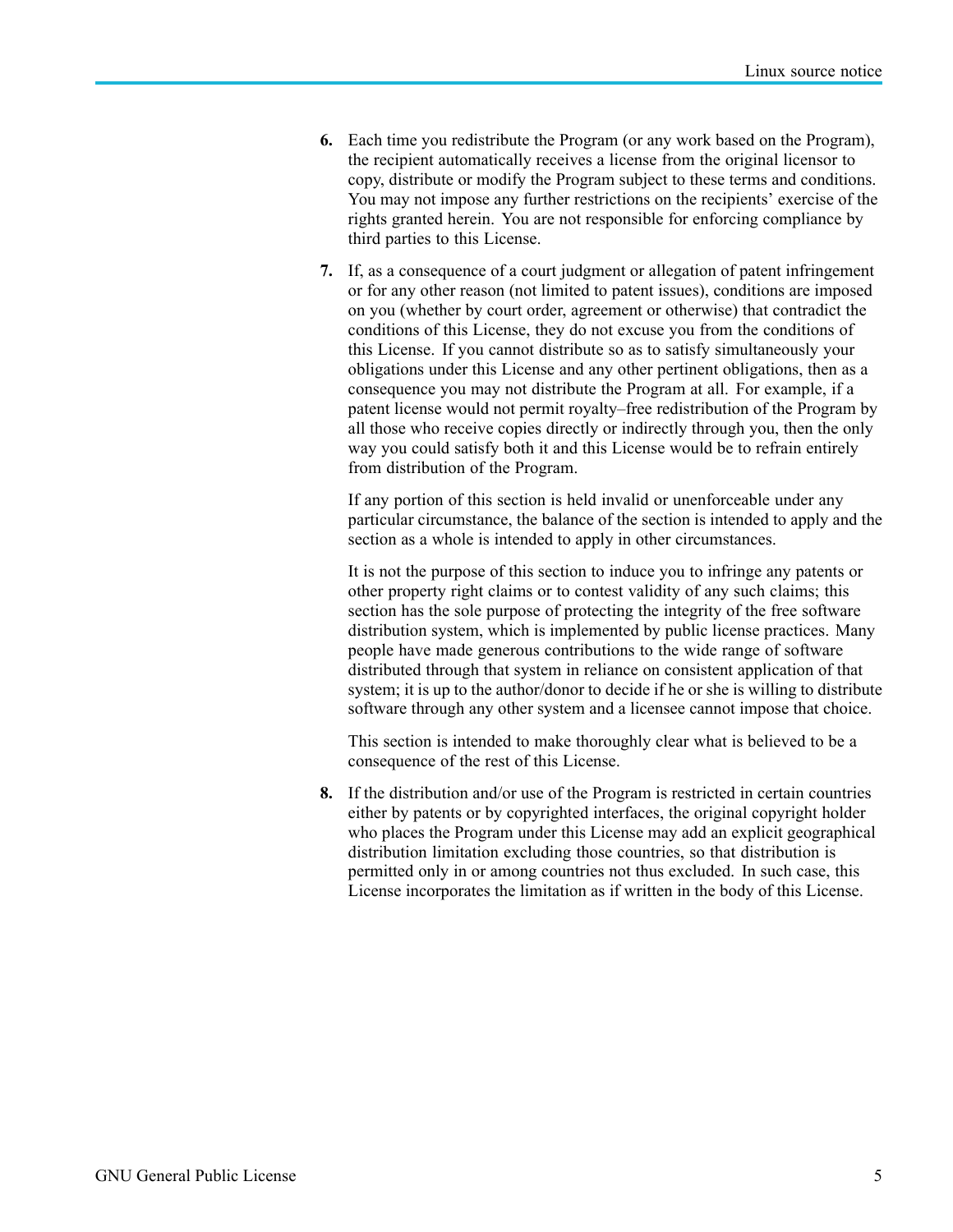**9.** The Free Software Foundation may publish revised and/or new versions of the General Public License from time to time. Such new versions will be similar in spirit to the present version, but may differ in detail to address new problems or concerns.

Each version is given a distinguishing version number. If the Program specifies a version number of this License which applies to it and "any later version", you have the option of following the terms and conditions either of that version or of any later version published by the Free Software Foundation. If the Program does not specify a version number of this License, you may choose any version ever published by the Free Software Foundation.

**10.** If you wish to incorporate parts of the Program into other free programs whose distribution conditions are different, write to the author to ask for permission. For software which is copyrighted by the Free Software Foundation, write to the Free Software Foundation; we sometimes make exceptions for this. Our decision will be guided by the two goals of preserving the free status of all derivatives of our free software and of promoting the sharing and reuse of software generally.

NO WARRANTY

- **11.** BECAUSE THE PROGRAM IS LICENSED FREE OF CHARGE, THERE IS NO WARRANTY FOR THE PROGRAM, TO THE EXTENT PERMITTED BY APPLICABLE LAW. EXCEPT WHEN OTHERWISE STATED IN WRITING THE COPYRIGHT HOLDERS AND/OR OTHER PARTIES PROVIDE THE PROGRAM "AS IS" WITHOUT WARRANTY OF ANY KIND, EITHER EXPRESSED OR IMPLIED, INCLUDING, BUT NOT LIMITED TO, THE IMPLIED WARRANTIES OF MERCHANTABILITY AND FITNESS FOR A PARTICULAR PURPOSE. THE ENTIRE RISK AS TO THE QUALITY AND PERFORMANCE OF THE PROGRAM IS WITH YOU. SHOULD THE PROGRAM PROVE DEFECTIVE, YOU ASSUME THE COST OF ALL NECESSARY SERVICING, REPAIR OR CORRECTION.
- **12.** IN NO EVENT UNLESS REQUIRED BY APPLICABLE LAW OR AGREED TO IN WRITING WILL ANY COPYRIGHT HOLDER, OR ANY OTHER PARTY WHO MAY MODIFY AND/OR REDISTRIBUTE THE PROGRAM AS PERMITTED ABOVE, BE LIABLE TO YOU FOR DAMAGES, INCLUDING ANY GENERAL, SPECIAL, INCIDENTAL OR CONSEQUENTIAL DAMAGES ARISING OUT OF THE USE OR INABILITY TO USE THE PROGRAM (INCLUDING BUT NOT LIMITED TO LOSS OF DATA OR DATA BEING RENDERED INACCURATE OR LOSSES SUSTAINED BY YOU OR THIRD PARTIES OR A FAILURE OF THE PROGRAM TO OPERATE WITH ANY OTHER PROGRAMS), EVEN IF SUCH HOLDER OR OTHER PARTY HAS BEEN ADVISED OF THE POSSIBILITY OF SUCH DAMAGES.

END OF TERMS AND CONDITIONS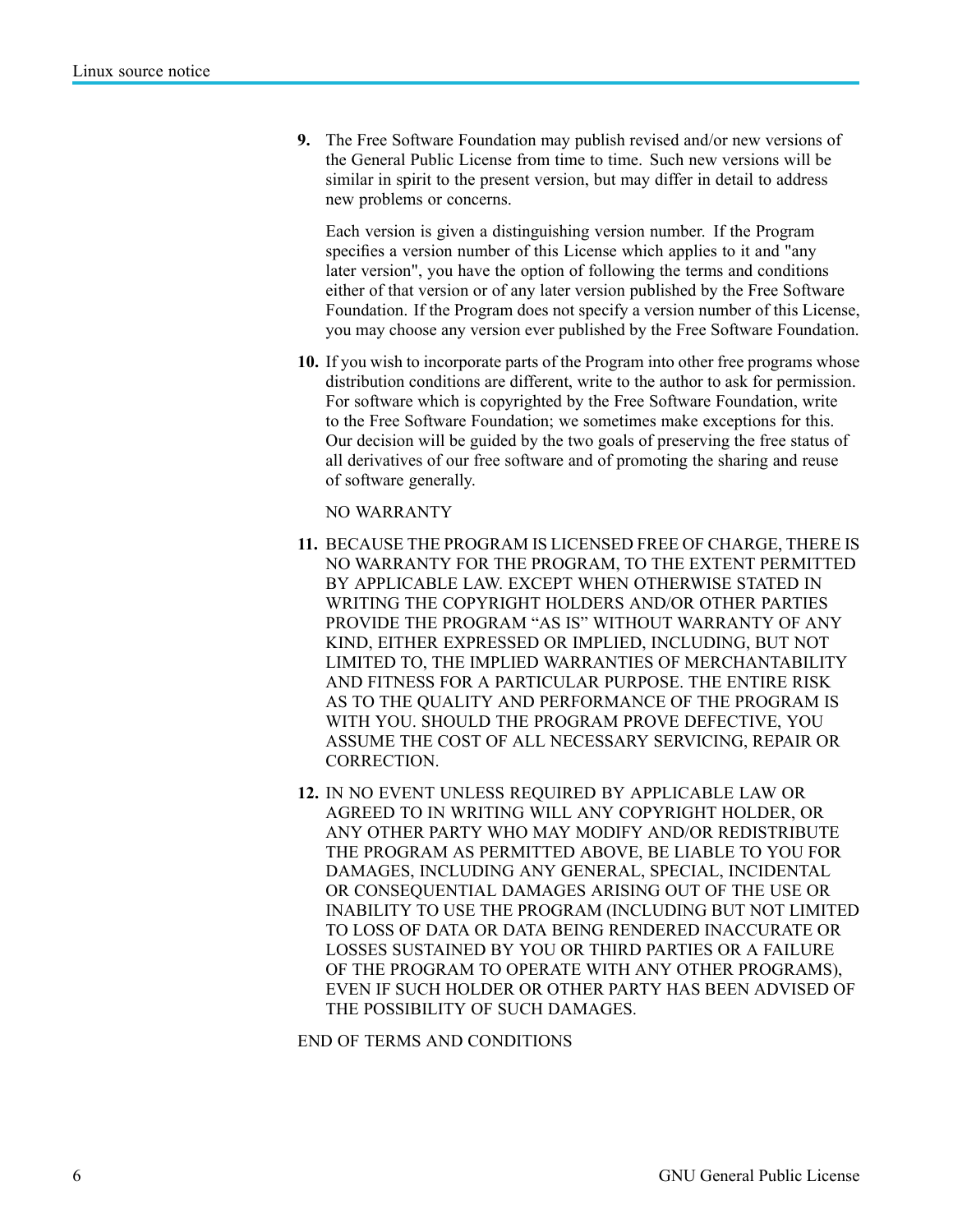#### **Appendix: how to apply these terms to your new program**

If you develop a new program, and you want it to be of the greatest possible use to the public, the best way to achieve this is to make it free software which everyone can redistribute and change under these terms.

If you develop a new program, and you want it to be of the greatest possible use to the public, the best way to achieve this is to make it free software which everyone can redistribute and change under these terms.

To do so, attach the following notices to the program. It is safest to attach them to the start of each source file to most effectively convey the exclusion of warranty; and each file should have at least the "copyright" line and a pointer to where the full notice is found.

<one line to give the program's name and a brief idea of what it does.> Copyright (C)  $19yy \leq$  rame of author

This program is free software; you can redistribute it and/or modify it under the terms of the GNU General Public License as published by the Free Software Foundation; either version 2 of the License, or (at your option) any later version.

This program is distributed in the hope that it will be useful, but WITHOUT ANY WARRANTY; without even the implied warranty of MERCHANTABILITY or FITNESS FOR A PARTICULAR PURPOSE. See the GNU General Public License for more details.

You should have received a copy of the GNU General Public License along with this program; if not, write to the Free Software Foundation, Inc., 675 Mass Ave, Cambridge, MA 02139, USA.

Also add information on how to contact you by electronic and paper mail.

If the program is interactive, make it output a short notice like this when it starts in an interactive mode:

Gnomovision version 69, Copyright (C) 19yy name of author Gnomovision comes with ABSOLUTELY NO WARRANTY; for details type 'show w'. This is free software, and you are welcome to redistribute it under certain conditions; type 'show c' for details.

The hypothetical commands 'show w' and 'show c' should show the appropriate parts of the General Public License. Of course, the commands you use may be called something other than 'show w' and 'show c'; they could even be mouse-clicks or menu items–whatever suits your program.